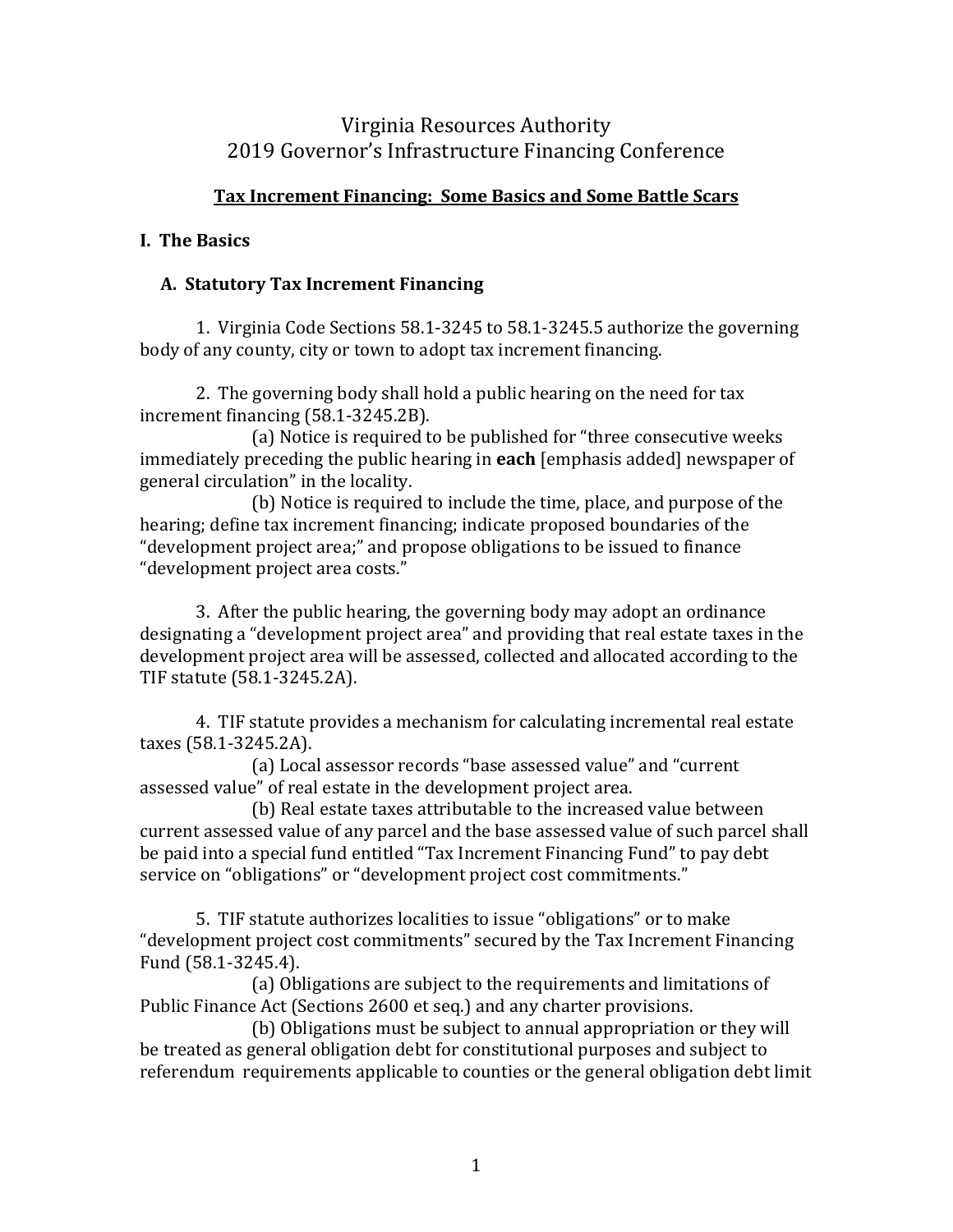applicable to cities and towns (unless and until there is a test case clarifying that a TIF pledge is not a general obligation).

(c) Obligations may pledge all or part of the revenues in the Tax Increment Financing Fund.

(d) Any revenues not pledged may be paid into general fund at the end of the tax year.

(e) The locality may also pledge (i) net revenues of any development project; (ii) all real estate and tangible personal property taxes; (iii) full faith and credit; and (iv) any other taxes or anticipated revenues that the locality may lawfully pledge.

6. Definitions

(a) "Base assessed value" means assessed value of real estate in a development project area on January 1 of the year preceding the effective date of the ordinance creating the development project area.

(b) "Current assessed value" means the annual assessed value of real estate in a development project area as recorded on land book records.

(c) "Development project area" means any area designated for development or redevelopment in an ordinance passed by the local governing body.

(d) "Development project cost" has the same meaning as "cost" in the Public Finance Act. Public Finance Act defines cost to include acquisition costs, professional services, engineering, construction, financing, etc. of a "project." Project is defined as "any public improvement, property or undertaking for which the locality is authorized by law to appropriate money, except for current expenses."

(e) "Development project cost commitment" means a determination by the local governing body of payment of an amount of development project costs from tax increment and other available funds [allows pay-as-you-go financing rather than issuance of "obligations"].

(f) "Obligations" means bonds, general obligation bonds and revenue bonds as defined in Section 15.2-2602 of Public Finance Act and any other form of indebtedness a locality may incur. Public Finance Act defines "bonds" as any obligations of a locality for the payment of money; "general obligation bonds" as bonds for which the locality is required to levy ad valorem taxes; and "revenue bonds" as bonds for which only specified revenues are pledged to which no ad valorem taxes are pledged.

# **B. "Informal" or "Synthetic" TIF**

1. TIF accomplished by agreement relying on statutory authority available to the locality other than the TIF statute.

2. Typically involves an agreement between the locality and another party (usually the EDA/IDA or a community development authority) to pay certain tax revenues to the other party to be used for specified purposes.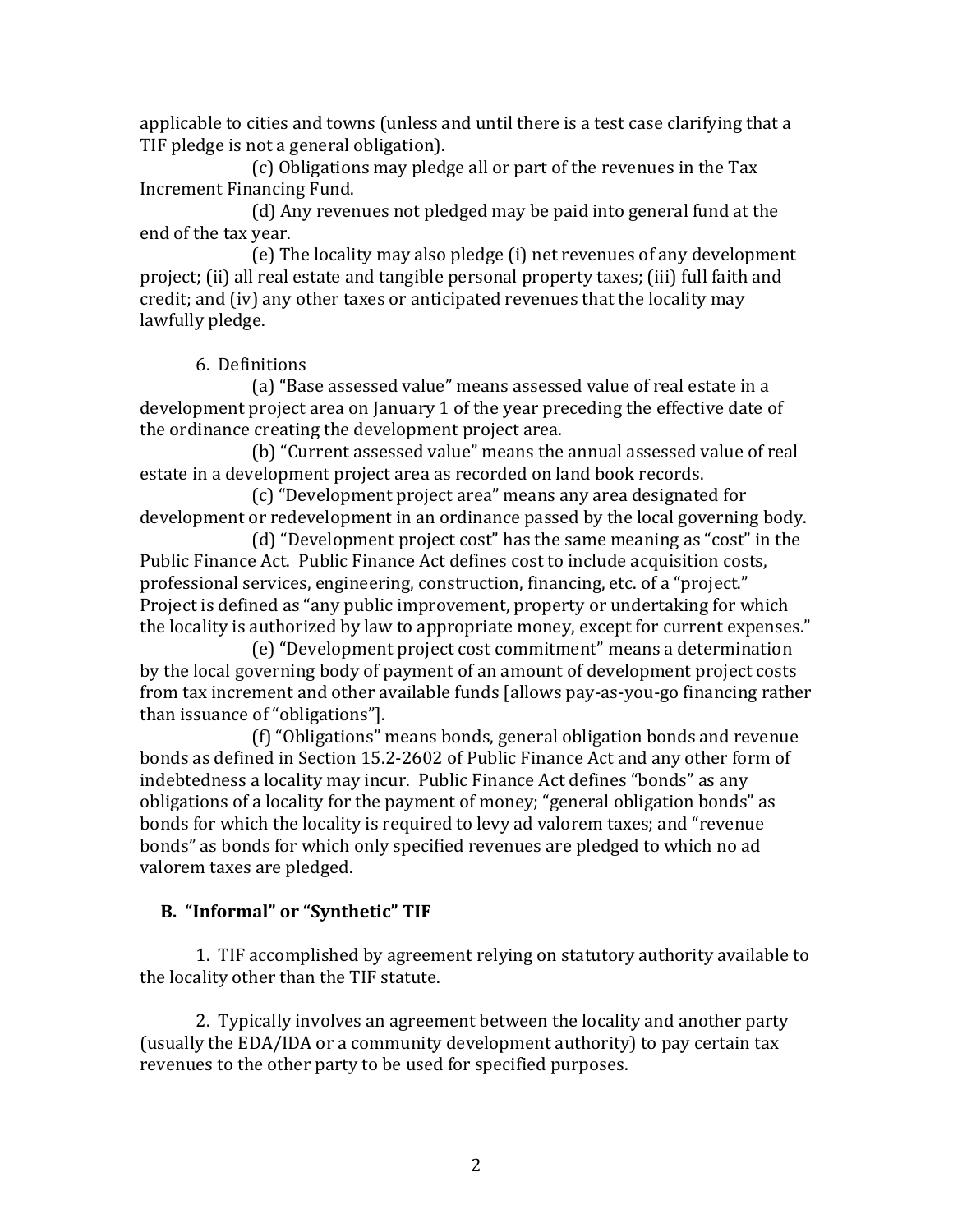(a) Localities have authority to make gifts, donations and appropriations to an EDA/IDA for economic development purposes (Sections 15.2- 953 and 15.2-1205).

(b) EDA/IDA has authority to accept contributions and grants from governmental entities (Section 15.2-4905(12) and to make loans or grants for its purposes, including the purpose of promoting economic development (Section 15.2- 4905(13)).

3. A locality could probably establish a tax increment fund through its normal budgeting process without undertaking an agreement with a conduit entity, but only if the TIF revenues will be spent on projects and infrastructure the locality is authorized to pay for directly.

4. Advantages of "synthetic" TIF:

(a) Locality may determine base year and method of calculation of TIF revenues.

(b) Locality may agree to use all or any portion of revenues from any source (real estate, personal property, sales tax revenues).

(c) Use of revenues is not limited to "development project costs." TIF revenues may be used for any purpose for which the locality is authorized to expend funds.

5. Disadvantages of "Synthetic" TIF

(a) Statutory authority is "cobbled together." Some investors may prefer that a financing follow the specific statutory framework of the TIF statute.

(b) The TIF statute may provide a clearer path to issuing obligations of the locality secured by TIF revenues (Section 58.1-3245.4) rather than using a "conduit" issuer.

# **II. Some "Battle Scars" and Other Considerations**

# **A. Calculation of Incremental Tax Revenues**

1. Why not just subtract \$ amount of base year revenues from current year revenues?

(a) The TIF statute seems to limit calculation of tax increment revenues to the increase resulting from increases in assessed value from base year to current year, excluding increases resulting from an increase in tax rate.

(b) Under the informal TIF scenario an increase in tax base could motivate the governing body to lower the tax rate, effectively keeping incremental tax revenues flat.

2. A more complicated, but more creditworthy, calculation would require incremental tax revenues to be calculated using the greater of (i) same tax rate as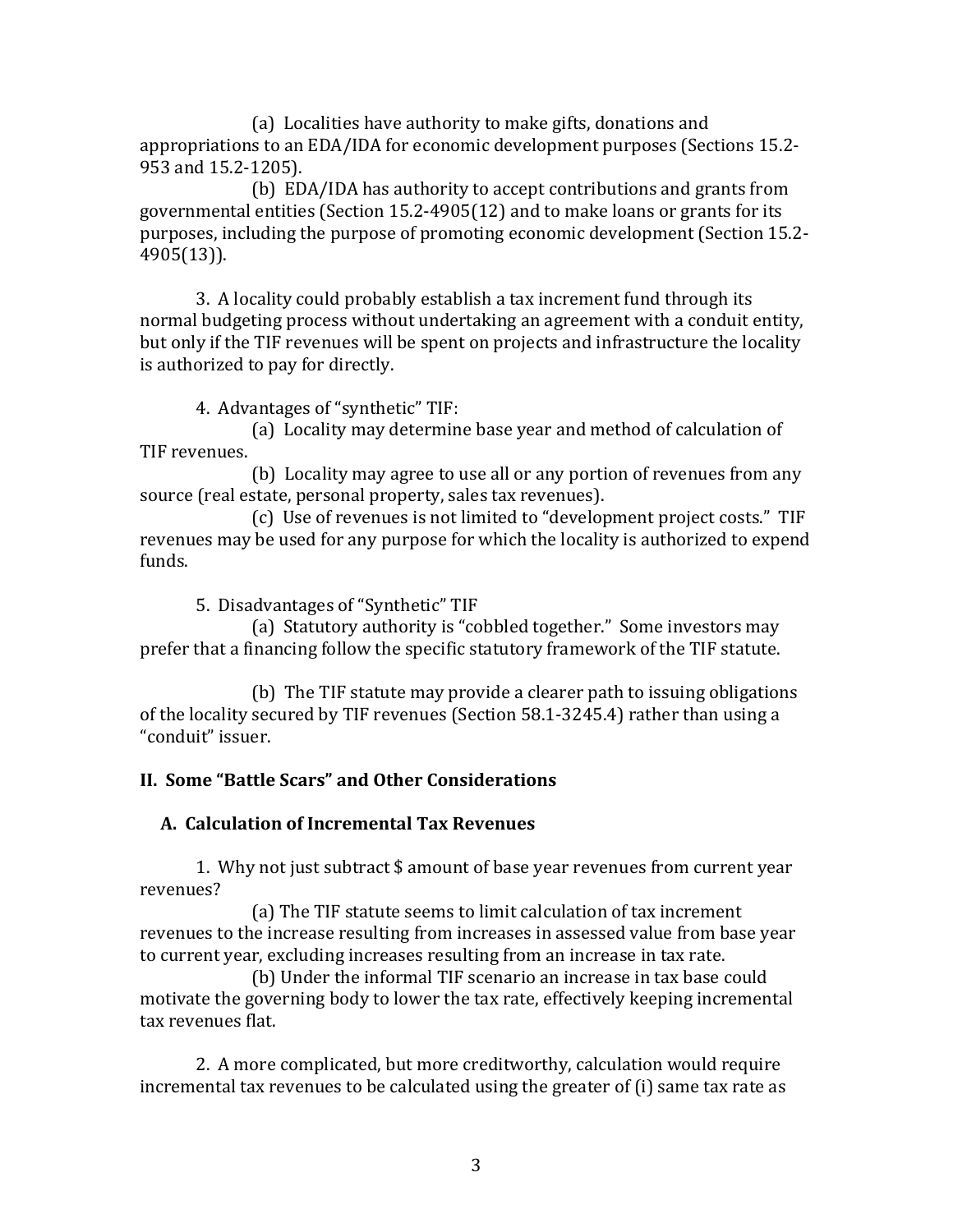the base year, applied to current assessed value or (ii) current tax rate applied to current assessed value.

3. If the locality pledges 100% of TIF revenues, the governing body could suffer political consequences of diverting significant amounts of general tax revenues from other services.

4. In calculating the TIF revenue pledge, thought should be given to the duration of the pledge. Does the pledge extend for the life of the obligations secured by the pledge or is it a pledge of fixed duration, regardless of whether the obligations have been paid in full?

### **B. TIF obligations are difficult to market and carry a higher interest rate.**

1. The source of repayment for TIF obligations is often speculative. The locality cannot be compelled to raise taxes or user fees. Most TIF obligations will be subject to annual appropriation.

2. There can be political, as well as financial, consequences to using TIF to pay for infrastructure that could be financed with a more secure financing, such as general obligation bonds or revenue bonds for which rates can be imposed and increased as needed to pay debt service. A locality may ultimately refinance TIF obligations on a general obligation or other more secure basis to lower debt service.

3. A locality may need to pledge additional revenue sources or provide some additional security in order to sell TIF bonds.

# **C. What happens if TIF revenues are not sufficient to pay debt service?**

1. The locality is not obligated to make payments other than from TIF revenues.

2. TIF obligations are often secured by a back-up source of revenue, such as a special assessment. Numerous community development authority financings were structured with TIF revenues and a back-up special assessment.

3. If bonds secured by TIF revenues go into default, does that affect the locality's ability to issue general obligation bonds (or other types of financing)?

(a) TIF is not the same as general obligation financing and, in theory, a TIF default should not affect a locality's general obligation credit any more than a revenue bond default would affect the general obligation rating.

(b) Similarly, as long as the default was not the result of a failure to appropriate, a TIF default should not affect a locality's ability to borrow on a "subject to appropriation" basis, such as a lease financing.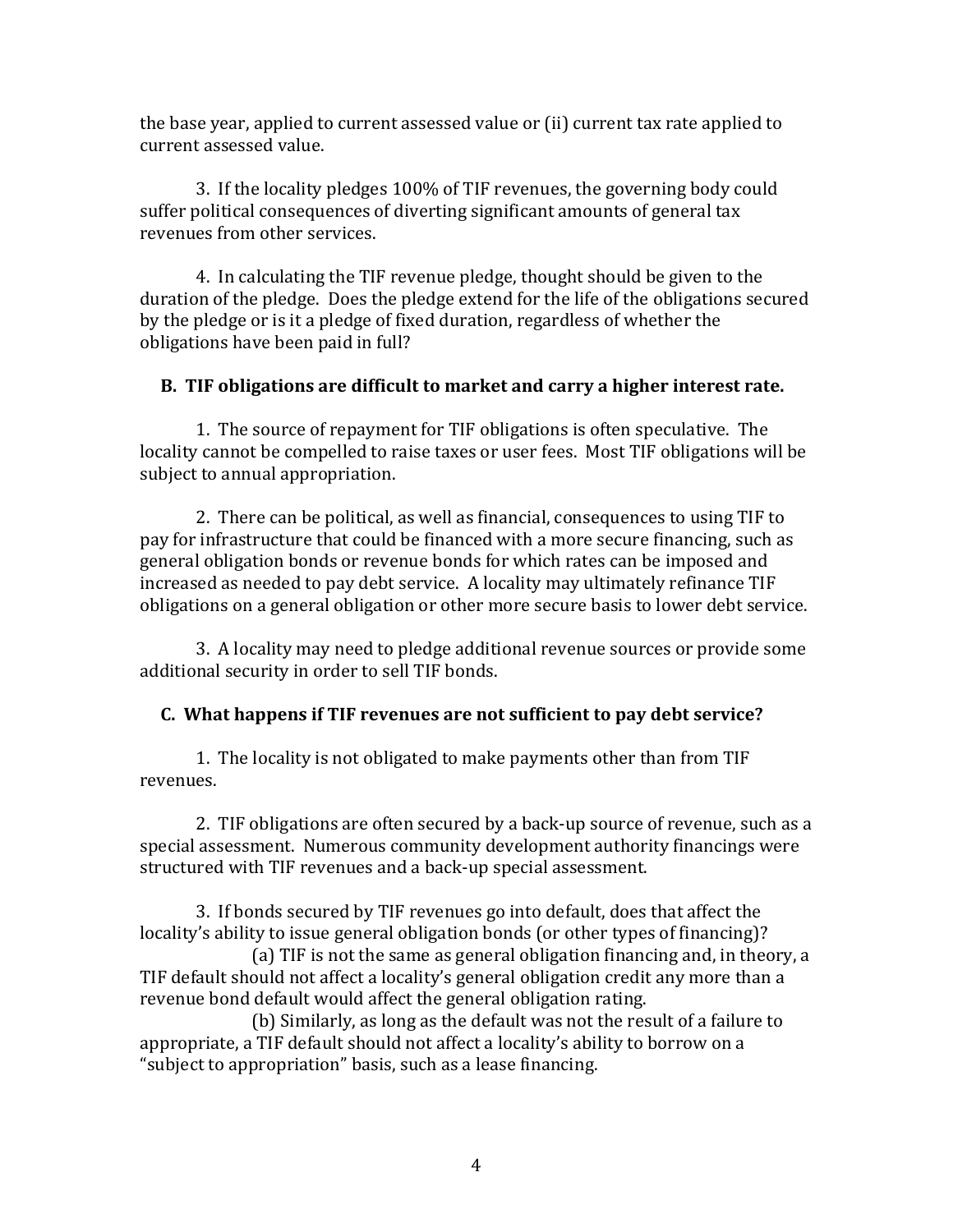(c) There has been discussion by the rating agencies questioning whether defaults on TIF or special assessment financings evidence fiscal distress that reflects negatively on a locality's credit.

### **D. Can economic development incentives or other private development be financed using incremental tax revenues or is TIF limited to public infrastructure?**

1. Does the definition of "development project cost," by cross-referencing the definition of "cost" in the Public Finance Act, incorporate the Public Finance Act definition of "project"? If so, the TIF statute can be used only to finance capital items for which the locality is authorized to appropriate money. Traditional public improvements and infrastructure, such as roads, water and sewer, parks, would clearly be permitted to be financed using the TIF statute.

2. The Public Finance Act defines "project" as "any public improvement, property or undertaking for which the locality is authorized by law to appropriate money, except for current expenses. . ." Does the qualifier "public" apply to "property" and "undertaking" so that only public projects qualify to be financed? If the "public" limitation does not apply to property and undertaking, could the TIF statute be used to finance private development or redevelopment? If localities are authorized by law to make payments of money to their EDAs, is that a qualifying "project"?

3. Informal TIF arrangements may provide more flexibility to finance facilities that may be privately owned or to provide economic development incentives to private development.

### **E. How can a locality protect its interests when it uses TIF to incentivize private development? How does a locality insure that the private sector delivers?**

1. If possible, the transaction should be structured so that the locality's contribution finances infrastructure that will benefit the locality, regardless of the private sector's performance (such as traditional water and sewer, roads and other public infrastructure).

2. If TIF revenues are used for economic development incentive payments, a development agreement that clearly outlines the obligations of the parties is necessary, including "clawback" provisions if the private sector does not perform.

3. If possible, the public and private financial contributions should be made on a pro rata basis.